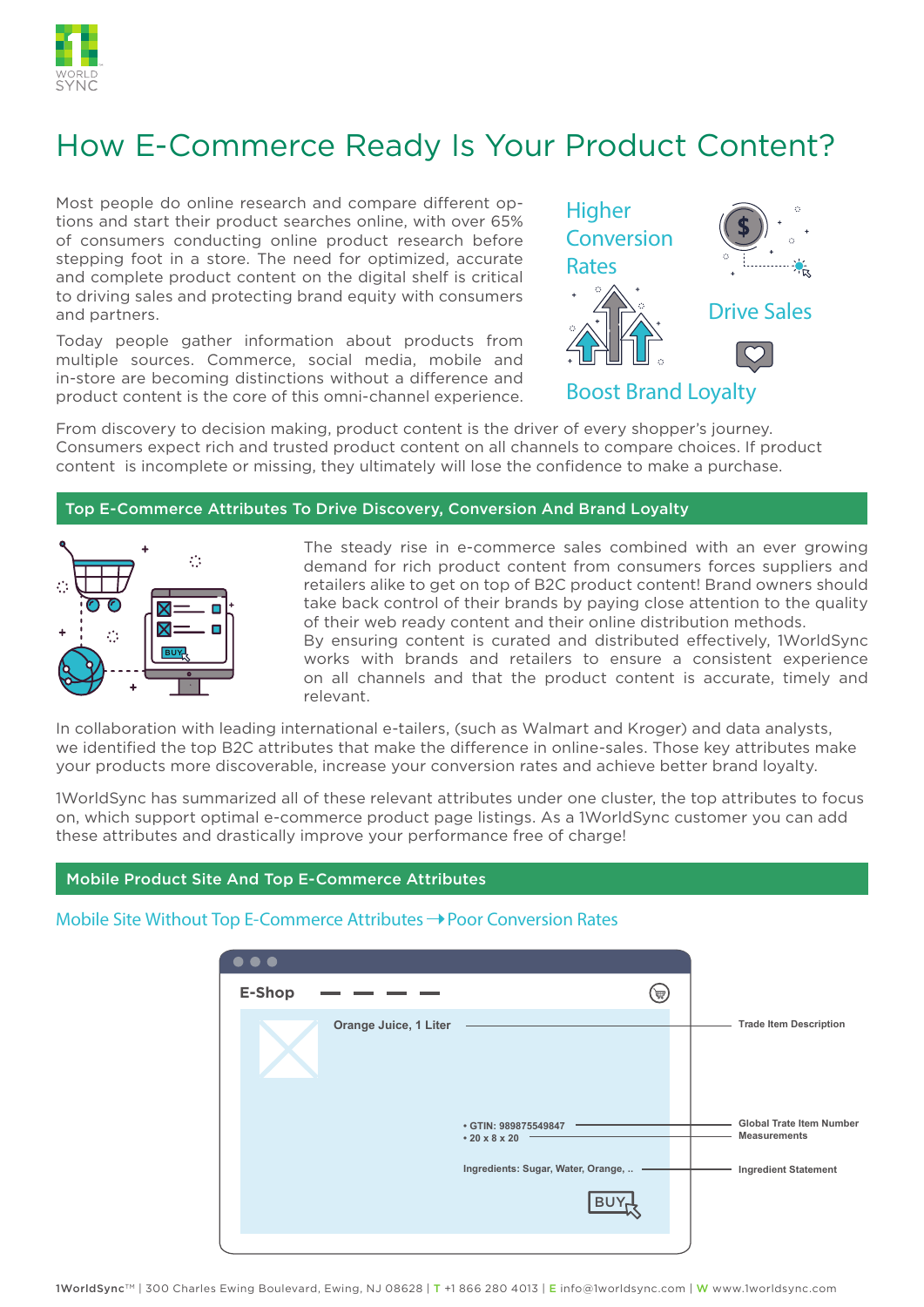



## Mobile Site With Top E-Commerce Attributes  $\rightarrow$  Excellent Conversion Rates

The product description should be a detailed, clear, not abbreviated and complete product description of the product. Likewise, further dimensions of the content can be given here as well. It serves to uniquely identify the product with its characteristic features as the title in an online shop for the consumer. To create a meaningful and detailed product description, it should be a combination of brand name, short description, functional name and content information. E.g.: Soe's Farmers Freshly Orange Juice 1 liter

The feature and benefit attribute is used to indicate the main product benefit and character of the product. They should be filled with short formulated sentences to be used for marketing purposes. They should describe the the main advantages of the product and characterise the product in short keywords. The feature and benefit will help the consumer to differentiate the product from similar one, e.g. from the competitor. An excellent example for a hand lotion would be:

- Moisturizing panthenol regenerates the skin and has a smoothing effect.
- The light texture is easy to spread and absorbs quickly.
- The scent of jasmine spoils the senses.
- Mostly used in beauty salons all over the world.

The key words are catchphrases which are search keys used by the consumer to find a special product in a webshop. Key words are defined as words that help the consumer to index product content. In case the consumer wants to buy very thin, often round piece of fried potato, with a flavor added he/she will use the key word "Chips". In case the chips are unflavored, he/she will use the key words "natural" or "naturally". If the portion is smaller, he/she will search for "100 g". This example shows that key words are very important for the consumer to find the right product which is suitable for his/her personal needs. If they key words are appropriately determined, it is easier for customers to match and connect them with their personal benefits.